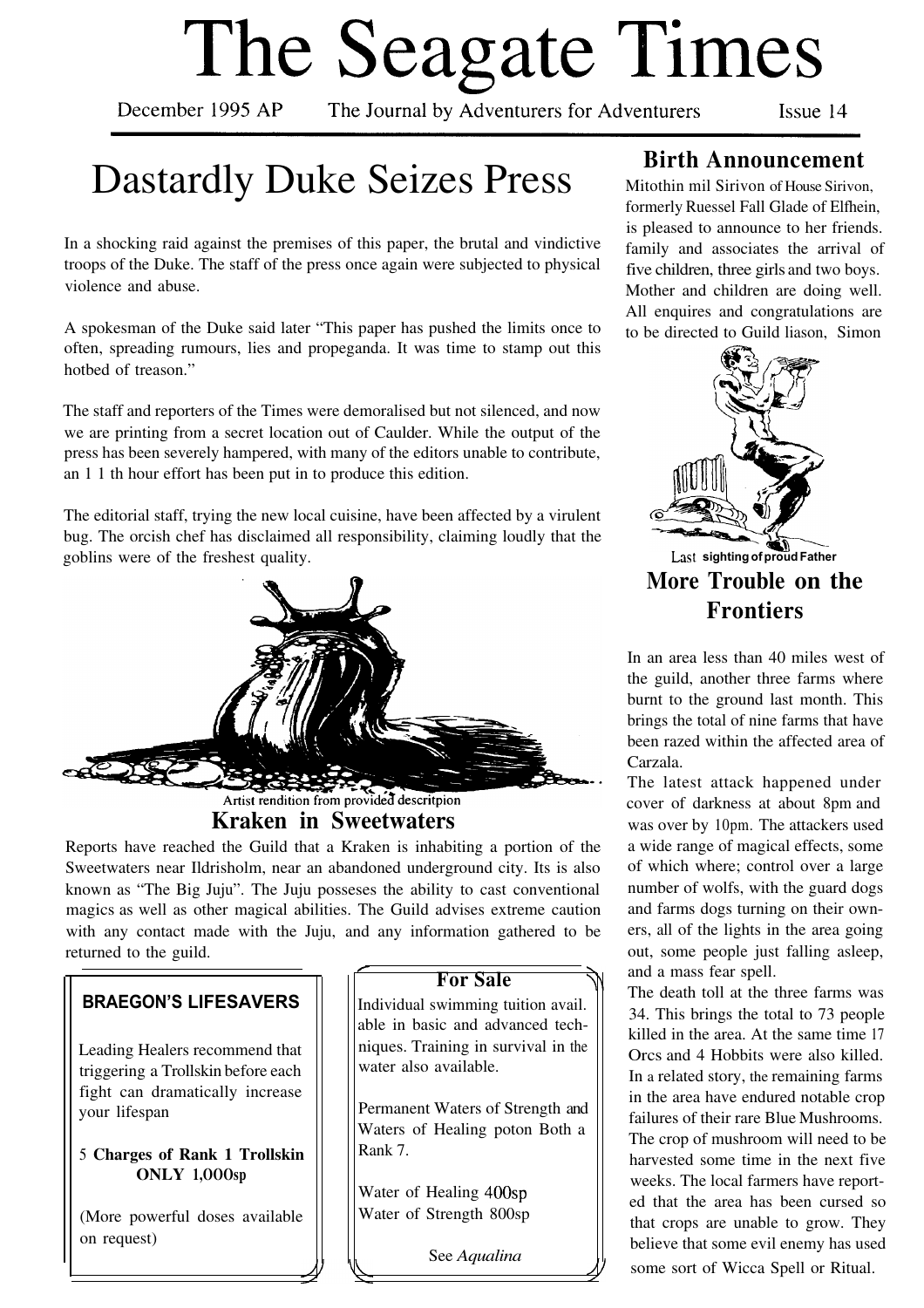## **From the Pulpit of Father Rowan**

Let all who would know of our tribulations come near and harken to me. I am Father Rowan Velcanthus, Priest of Chantris.

My companions in this holy endeavour were: Jedburgh. a Namer of honour and justice, Birgetta of the penetrating voice.

Galland. an Elf that practises the magic of deception and Illusion.

Glod, a Dwarf with a great love of the Earth. Phaeton. a Solar mage and powerful in Healing. and

Deadwood. an evil little scrote that practises Necromancy and advanced treachery.

And I say unto you. long may the name of Deadwood live in the Halls of Infamy, but e'en longer may his suffering last, that all may know the folly of the path of Darkness. O Chantris, let Your servant strike down this serpent in the breast of the Guild, that we may remove this suppurating sore and cauterise the wound with purifying flames.

The Trial that Chantris had seen fit to set in our path was to return the body of a large. sentient artichoke to the home of its kind, and attempt to have it ressurrected. Yea, and Chantris did speak to me in my heart and say unto me " Take thou up the burden of Leadership that thou mayest lead thy fellows in the paths of Righteousness. And take thou up also the rod of Military Scientist, that all may know that thou art a militant priest. Spare not this rod, my son". In humility did I thus proffer myself for these positions, and my faith in Chantris was rewarded.

It came to me that we must go far beyond the Sea of Grass and high into the mountains near the Lunar Empire. And lo, we entrusted ourselves to Chantris' care, and travelled for two weeks. And peace walked with us.

We came upon a people that lived among the long grass, and they were a gentle, wandering race that offered us hospitality. We stayedamongst them for less than the passing of a week, and left them filled with gratitude for their generosity.

At length we came to the wall that marked the border of the Lunar Empire and passed beyond it, using few magics, that we might not attract attention and bring trouble on the Guild. Thence did we cut North, into the frozen wastes and the mountain fastnesses of Winter.

By the grace of Chantris, came we unto a valley that was covered by Bound Clouds, and in that valley grew divers plants and small creatures, and great was the richness of the life therein. Journeyed we there, that we might find the sentient plants that we had long sought, And also to spy the place out. It was at this time that Deadwood, pestilential leavings of the vomitus of a degenerate Orc that he is, did take up verminous creatures, like snakes and other creatures that crawl upon the ground on their bellies. And lo, he didst place them about him. that they might scurry about his body, and deliver unto him the deviancies that he lusted after. And there was much changing of the marching order.

And it came to pass that we came unto a The days ran together, and it happened that

bridge crossing a small river. guarded by two men. I took counsel with my companions and thus was it decided that we should approach these men with half our number Unseen. So it was that Jedburgh, Birgetta and this humble priest did approach the bridge openly, whilst Galland, Glod, Phaeton and the despicable Deadwood provided our reserve. By the grace of Chantris, Jedburgh's sword was rendered Invisible, and so he carried it before him in adoration of Her.

Yet e'en as we approached with justice in our hearts. the Forces of Darkness did conspire against us, for lo, the men at the bridge had Witchsight Spells cast upon them and they did observe our coming. Then did they cry out. and attempt to give the alarm, So while the men fled from us. Birgetta did call out in their tongue "We come in peace", and lifted not her hand to halt their flight. Jedburgh did charge down the first man, and by Chantris' bounty, a Wall of Thorns did halt the progress of the other. Then did I remonstrate mightily with Birgetta for undermining mine appointed authority. And then did I visit upon her a Penance that she might meditate upon my lawful instructions.

After we subjected these men to inquisition, we found that they were of a race called the Boyles. and they worshipped a powerful entity called Raitho. We returned these men to their superiors, and found that they didst live as a people ready to go to war. And it came to pass that while we were talking to their war leader, he said unto us that the Worts were an unclean race, and that Raitho had spoken unto him, saying " Take ye up arms, my children. that ye might hew down the worts and extirpate them, root and branch". And didst they then take up arms and bring destruction to that race of sentient plants. And the war leader did ask us why we had come amongst them, and we didst say that we sought the downfall of the perfidious plants, may Chantris have mercy on my soul. Then did he say that we should talk with Raitho, and that one of his priestesses would perform the Rite of Calling. And so it came to pass that a tattooed woman did visit us in the night, and did she uttereth words of such power that no mortal might say them and live, and was she tom apart by violent winds. Over these bloody remains did Raitho appear to us and ask us to strike down the Worts saying we would have until the passing of two weeks.

A great trembling fell upon me, for I felt alone, and trusted not in the glory of Chantris and in my weakness did I agree to this plan. But in my heart I knew this Being to be a Force of Darkness and that I must find a way to turn aside from this path.

Then were we given instruction that we might the faster find the Boyles, and did we travel into the jungle.

And lo, it came to pass that we didst walk along the byways of this green wilderness. Phaeton did wander from the path at occasions, and didst become lost in reverie of the strange world about him, yea and he became lost unto us in the same fashion. But Chantris spoke to my heart, and did say that 1 should keep him close. Thus it was that we didst with rope tie Birgetta and Phaeton, the one with the other, and thus didst I kill two birds with but one cast.

we did come upon a Wort. We didst call out to him. and we didst say "Greetings, honest Wort. We come to return to you the body of one of your kin. that you might breathe new life into it". And he didst say to us "What?". But he didst take us to his leaders, And they didst tell us that they were set upon by the children of Raitho in most unjust fashion. and that the Worts had been forced beneath the Earth. They didst say (and could show) that they had been in the valley before the coming of Raitho's children and they felt that they had right by eminent domain. It was at this time that the vile corruption known as Dead wood did suffer the attentions of a particularly savage centipede, and it did seize him by his organ of generation. And there was much wailing and gnashing of teeth. And it came to pass that we didst take hold of him, and take off his habiliments. that we might pluck off the offending vermin.

And behold, we didst find upon his back the mark of a demon, And this did give us pause. And the Healers in the party did draw straws. and it came about that Phaeton did draw the shortest of the straws thereof. Then didst Phaeton roll up his sleeves and attempt to remove the offending centipede. doing so by the grace of Our Lady, And I looked upon the death of the centipede with a weight in my heart, for it seemeth to me that e'en this low creature might be an agent of justice. And then did it come to pass that Deadwood's organ of generation didst speak saying "Free at last. to work my evil". And did | immediately Hellfire it forthwith. And there was even more wailing and gnashing of teeth, When the shrieking had stopped, then did the party fall to bickering and pointing their fingers, the one against the other, and shouting. And it came about that Birgetta had visited a voice upon the loins of the evil one, making it cry out. And Chantris said to me that perhaps there was a use for Bards.

After Healing Deadwood's affliction. we travelled to the Boyles, that we might speak with them, that no more blood or sap be shed. For Chantris had sent me a vision that we might bring about the destruction of Raitho.

And did we find a village of Boyles floating on a lake at the very heart of the valley, and did we thereupon make it clear to them that we would have speech with them. And they did host us and feed us but they said they could give us no help; instead they took us to chambers that we might rest.

And in the darkness did they try to cast us adrift upon the lake. And we did rise up in righteous ire and smote them. Mightily did we strike them, until they cried out for mercy. and in our compassion we did take heed of their cries.

Thus did we require of them that they direct us to one of their number that could help us. And they did tell us that the twins wouldst be of aid to us. And in surrender they gave unto us one of their number that he might lead us to these twins. And by Chantris' will. so it came to pass.

CONTINUED ON LAST PAGE

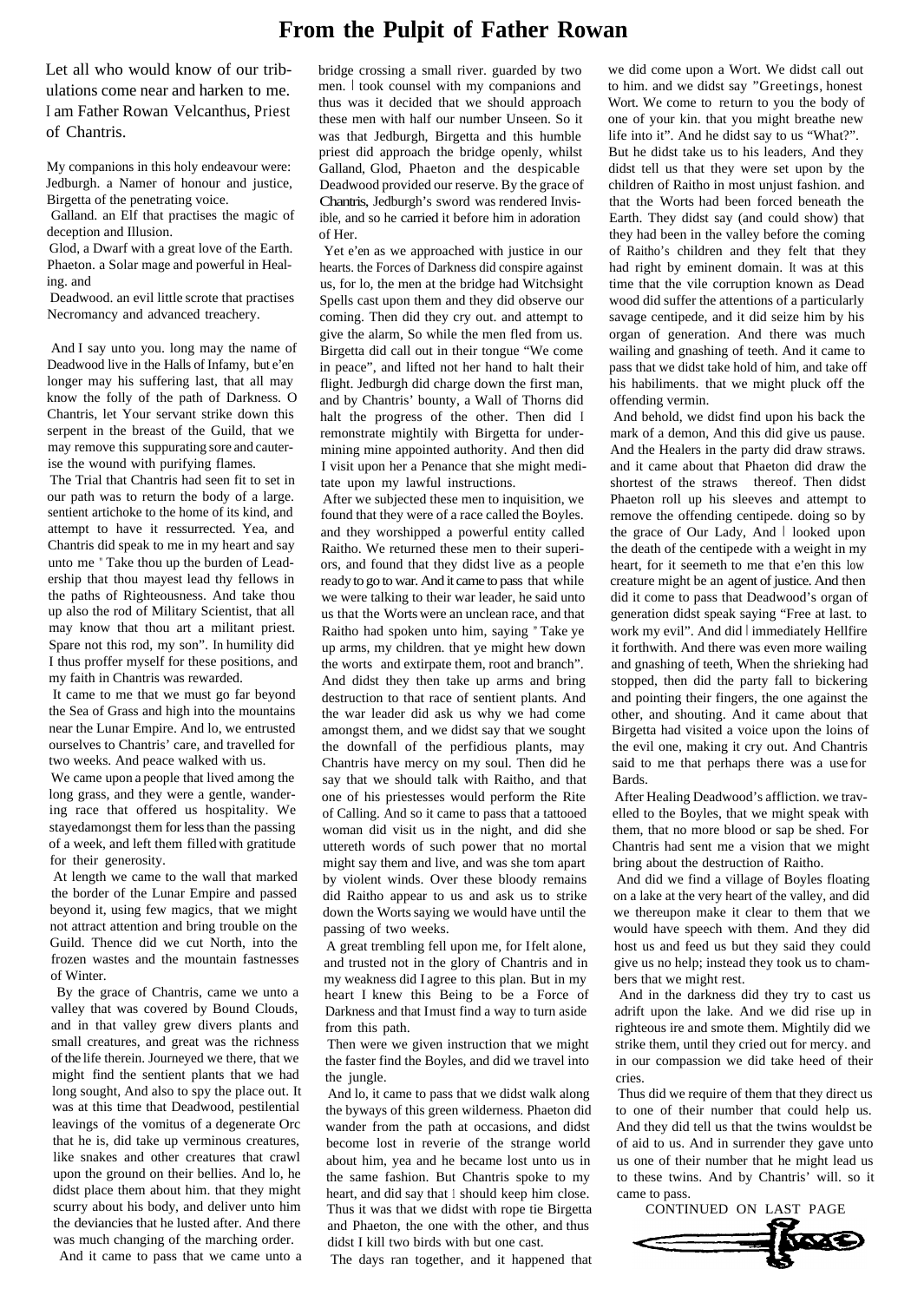For your information we've compiled a list of events that individual characters characters suffered this session.

Had their soul stolen (and later returned) Had body stolen-swapped souls with another entity  $(x2)$ Confronted by demons from Hell / summoned to Hell to confront a demon Suffered 17 grevious wounds Under the effects of a 51 MA curse Turned into a fairy Turned into a clockwork creature Being summoned into battle by the horn of Valhalla Blowing the horn of Valhalla Had both arms cut off Tore out their own eyes (x3) Catching STDs from Succubi (x2) Betrayed the party to demons Betrayed by a party member Propositioned by a street Being pronounced anathema Having head and feet stuck on backwards permanently Was nice to animals and children Had thousands stolen and didn't seek revenge Gave their individual true name to a dragon  $(x3)$ Eaten by frogs (x3) (they got better) Committed all seven deadly sins, at the same time

## **Rumors in brief**

The suspicions of many have finally being confirmed. At great personal risk to herself our source is able to confirm that Blaze is actually a natural blond.

Hargen and Kishwa were seen strolling around town with women from Hell. Their love- bites were very draining.

Kiswa's manhood was never in doubt despite becoming a three foot fairy and carring a wand.

Kilroy has been seen around with people amazed at his great persona and leadership abilities, but the followers are noted to have been severely disappointed after getting to know him better.

Sasha has revealed all and has selected a man for her life. She is said to be keeping on top of things, adventuring and domestic.

## **Trator Revealed**

Deadwood has been brought up on Guild charges for betrayal and desertion. Deadwood has not formally commented, however, the party leader, Father Rowan, has been heard from a great distance, foaming at the mouth and demanding Deadwood swing from the nearest tree. Darius Jedburgh, another party member, has asked that all guild members be warned of Deadwood's duplicity and should be avoided, if not killed out of hand, on sight, without mercy.

On a similar note Deadwood no longer has any affiliations or associations with any type of form with Count Karrinski of Algain. He has being stripped of any magic stemming from past associations and is hearwith a criminal within the bounds of Eltrandor. He has a price on his head for the presentation of his body

## **Current Events Calamity Crash**

Karys, I mean Fenton, has been involved in another high speed crash.

An unnamed hobbit has said the ride was exciting, but the chimera was unimpressed. Apparently, Fenton and two hapless passengers charged a chimera while tlying his log. Both passengers perished. but as often happens, the driver survived. Sabastian is quoted as saying "We needed to do it, otherwise it would have got away!"

Fenton was later found impaled onto a tree with a branch through his chest. the result of another flying accident. The invisible baby dragon survived but was unavailable for comment. Fenton is reported as saying "I didn't see it coming."

## **Work Available**

A farmer from Enzio, near Granada. has asked for a small party to help with a neighbourhood dispute.

## **Quotes**

Talking about sending a parley group to talk to the forces beseiging the castle occupied by the party. Sabbath "Can I come" Party, King, and everyone else in

earshot "NO!"

#### Darksinger

"What do Elves do when they are about to die?" Kesha "We generally try to weasel out of it."

#### Serendipity

"Just because he is the Demonic President and Masters of Murders, and a rank 15 assassin, does not mean he may not be a valuable addition to the party."

#### Deadwood

"Just because a fifth of my soul was missing doesn't mean I'm pacted"

#### Scab

"Go back to sleep, I'm just bumraping the prisoners"

Ed: This comment allowed all the party to escape captivity.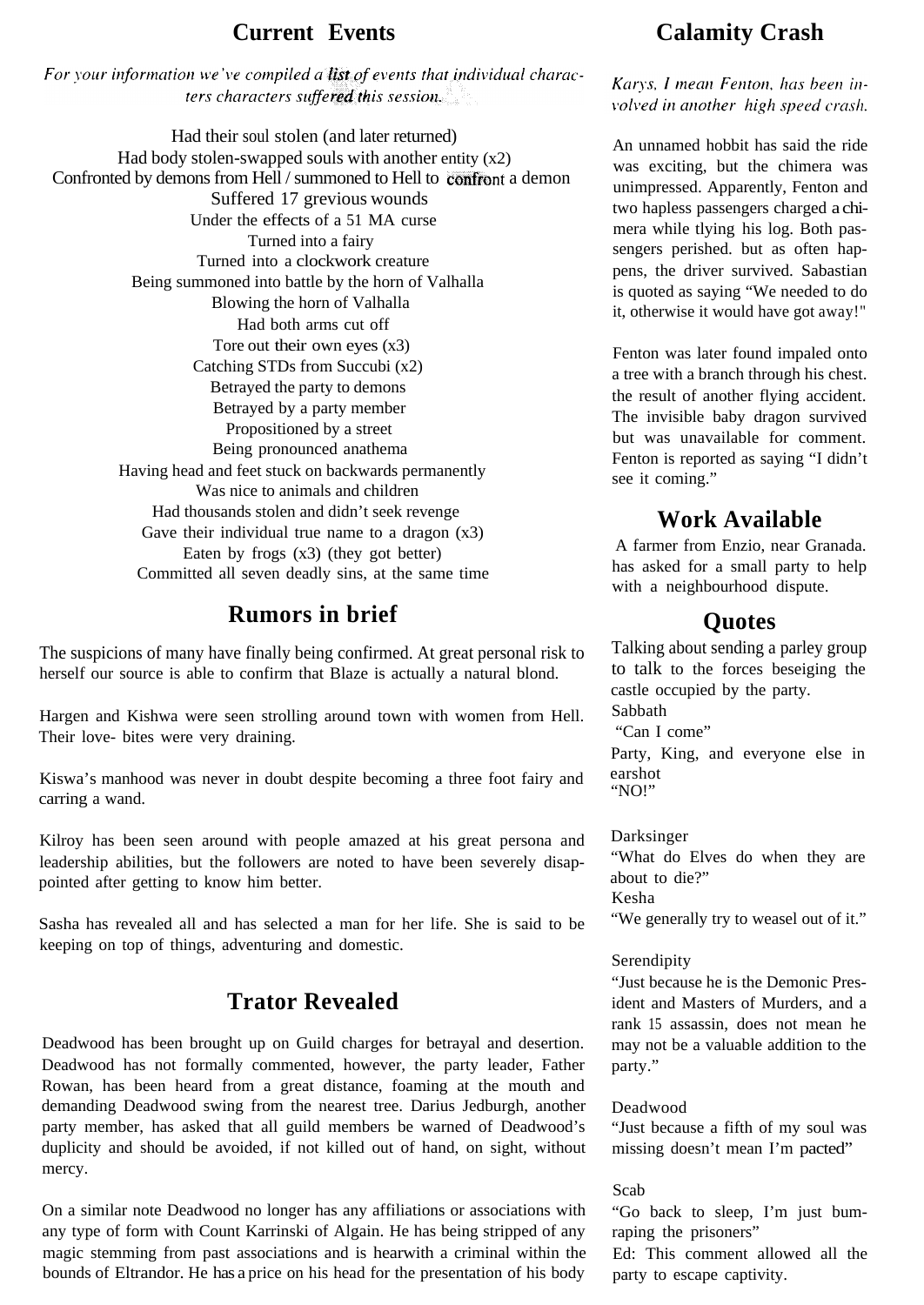## **Lath's Horoscope Quiz**

#### **For the session; 31st of December 95 to 31th of March 96.**

*Welcome to the seventh of Lath's Aspect readings. I hope that the advice in this column will be able to help you bring joy in your day to day life. Most adventurers have strong leanings to one of the stars and to one of the element hidden within their Aspect.*

#### **The Stars**

Winter Stars: Joy will become yours this session. It is the time for you to enjoy the large amount of entertaining that is expcted from you. by your friends and loved ones.

**Spring Stars:** Closer to the next Guild meeting - things will become better than what is happening to you now. The bargain of a life time will be lost - and the consequence will fade to nothing.

**Summer Stars:** As the seasons move - you are painfully aware that this is the time that is the worst for you. All that is close to you will come under the unforgiving bite of Winter and you will have to face a new enemy. Trust your Elements this time.

**Autumn Stars:** Your time has elapsed and you should recoup your strengths as the old enemies that you hoped were dead, return to steal all you possess.

#### **Element of**

**Air:** With your brother, Water, the season is yours - find a mountain top to frolic upon. Your charmed colour this season is copper, preferably in the form of a suit or helmet.

**Water:** Remember your freinds of the Air, and don't turn away from the others when they need that extra bit of help in dealing with the people with the little red things on their heads will be following you all.

**Earth:** You will be damp.

Fire: If you are an Orc, fire mage, and a follower of Kukkaphet - then; you shouldn't put up with that nasty little sneak. For the others stay wrapped up warm and tight like aunty Lath told you to.

*Separate from those ruled by the stars and element are the other adventures that come more under the moods of their own Aspect.*

**Solar:** You are going to walk on the sun this season, I mean literally. Things are going to be so good that you will think that you will have died and gone to the sun. By the way you will open an especially good bottle.

Lunar: The full moon will be strong, so get out and party while you can. Avoid shapeshifters and people who limp. White or yellow are your lucky colours this season, pick up any shells you may find on your travels.

**Death:** You know what a real buzz is like, and this season looks like it will be one long orgasam. You should play with Fairies, and wear flowers in your hair, as this guarantees good fortune. Your lucky number this season is one, and only wear red silk. You should be courteous to strangers, and the one known as the Soothsayer will grant you a magic stone. You can do anything, and dont let people tell you otherwise. Enjoy!

#### *On a more personal note:*

**Ithelmoremoremore -** You should do penance you shameless hussy. **Turf -** Don't let people tread on you this season. **Starflower -** Get over the loss of Gar, he's dead already!

*More from me later. I will be in the healers pulling myself together if you need me.*

*Are you a Hobbit's Hobbit?* You get 1 point for each true answer

1. You eat at least 12 cream buns a day.

2. You collect shiny gold rings.

3. You have an attraction to volcanoes.

4. You have "climbing".

5. Your waistline is greater than your height.

6. You have the dexterity to use any weapon, but not the strength.

7. You have abused or taunted Orcs.

8. You're always willing to help the guards with their enquiries.

9. Bakers know you on a first name basis.

10. You are friendly with elves. How did you do?

*Zero:* You're the first troll I've meet who can read.

*1-3:* Are you sure you are not a confused dwarf.

*4-6:* You are a hobbit, but barely, eat more cream buns.

*7-9:* Crongratulations, Frodo would be proud of you (if he was alive).

*10:* You are a perfect hobbit! You have won a dozen cream buns, which you can collect from our sponsers.

*11+:* This is an immpossible score, but lying is an admirable trait in a hobbit.

This quiz was brought to you by the Fight 'n Fuk Tavern (tm), prizes can be collected from the back door, just ask for the cook.

Dont forget, Monday's are Chocolate Eclair day.

## Rag and String Trade

Are you looking for that special outfit made just for you'? Clothes made for all occasions at reasonable prices. Enhance your looks. Improve reactions to your appearence. Contact Sh'rel at the Guild for custom made clothing that echances your looks and improves your reactions. **Jewellery, perfumes and Boots also available. All finished outfits are unique.**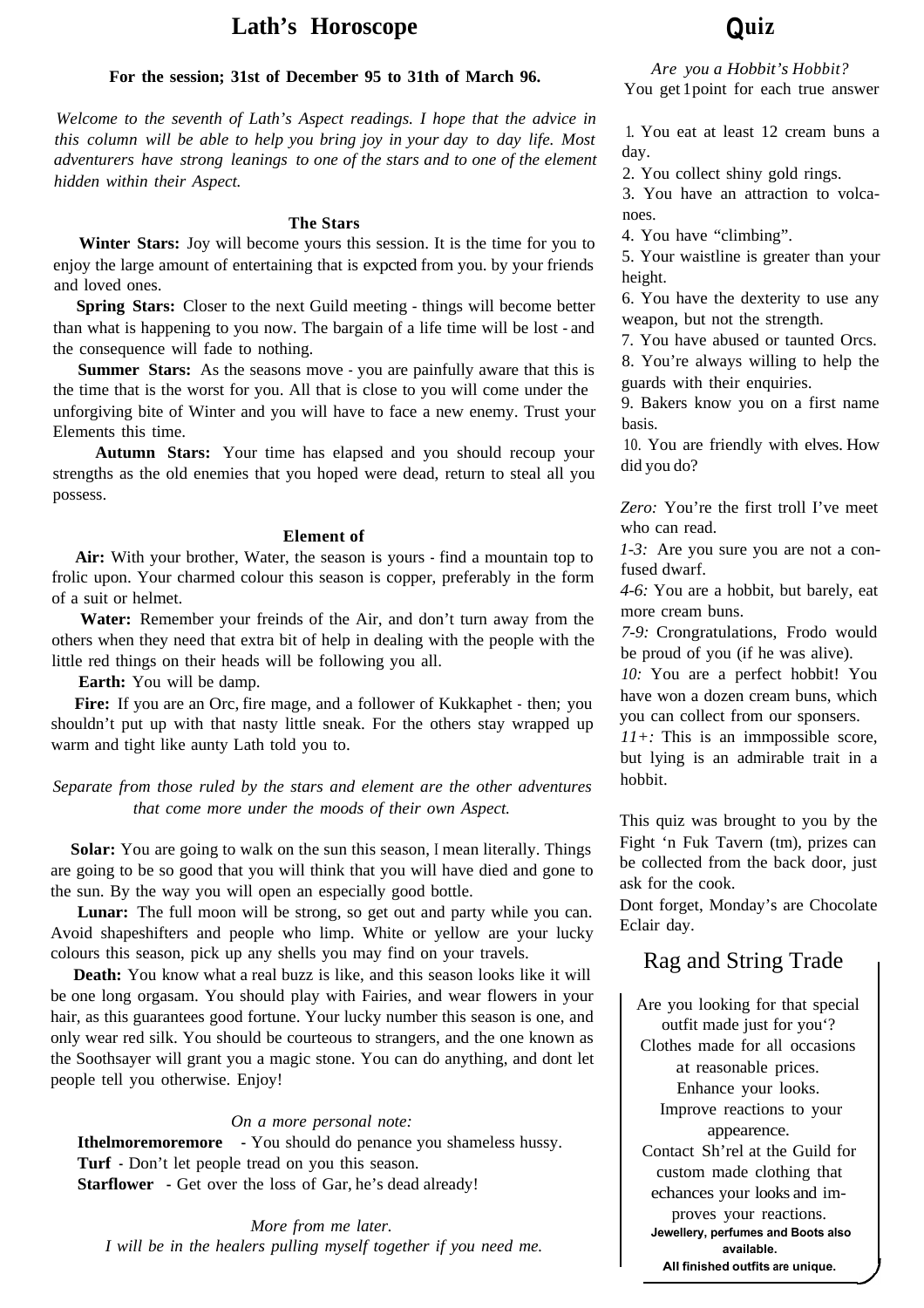## **Letters to the Editors**

hey you,

anyone out there who kills trolls and burns them down can bring the ashes to me and i'll give you some trollskin dust.

*scab*

#### *Dear esteemed Editors (me and Judburg),*

If any adventures have or find dragons teeth could they please bring them to me so I can use them to raise an army that will rampage over the lands. *Sebastian*

PS. If anyone meets any goats pass on this message; "Baaaa, ba ba? Baa Baa!"

#### *Dear Ed,*

What has happened to the quality of guild member. Is it just me or has the calibre dropped drastically over the past few years. For the edification of any who may adventure with them in future I offer a few notes on the poltroons and craven faint-hearts I most recently had the misfortune to adventure with:

Turf - An elven Namer who cannot ressurect, remove curse. name-summon, geas or use counterspells effectively and is hindered by unreasonable morals. But, at least he had some backbone and didnt mind losing his soul for the party good.

Kiesha - An elven Rune Mage, and a dastardly curmudgeon. He can be very useful when he cares to be and fights well when cornered, but basically spineless.

Stein - A dwarven Earth mage. Kinda useful, but so quiet that I forgot he was there unless someone was buying around of drinks or treasure was in the offing. Ithilmor - Another elf, and a Dark Mage. Again kinda useful, and she did her bit. Unfortunately her main bit seemed to be distracting Turf from the exacting task of slaying the indigene.

Darksinger - This feeble human Necromancer never turned anyone into putrefying goop, and was to gutless to make any decison. Far too amiable to understand that a raiding... uhm... adventuring party should fear/respect its leader.

Sabbath - This loathsome, thieving, ingrate is the kind of slime that give us orcs a bad name, and prevent us getting enough seats on the Council to have hobbits declared the food that they ar... uhm... to adequately represent our growing orcish constituent.

#### Yours Sincerely

#### *Shoka Blacktooth.*

PS: If you've got a wart that needs removing, or something extra to get the missus big-bellied, or just something to relieve those pains I'm your orc. Just visit Shoka's Apothecary in New Haven.

PPS:If anyone comes across 22lbs of mithril (only 330,000sp) I'd be keen to acquire it...

#### *Dear Editor,*

*Sir,* normally I do not write to scurrilous rags such as these, but I can no longer stand by and allow the honour of a noble of such high standing as our beloved Duke to be besmirched by such vile calumnies. All right-thinking adventurers know that the Duke may remove from our collective breast the low jackal that we have fostered unknowlingly. Yea, and I say unto ye, take this viper and cast him down, let him and all his kin be driven into the purifying flames, and his dwelling place be rendered into ruin, such that no stone shall stand upon another. Let his children be driven before him to the gallows, and let all hear the lamentation of his women.

Yours in Chantris *Fr Rowan Velcanthus, Priest.*

#### **[Ed-With regard to many of our letter- so trying to place cheap ad's by writing a letter. Next time you'll be charged]**

## **Guild Party Ambused by Demons**

A guild party returning from their mission was brutally ambushed by two demons and their minions. The party, about to enter the portal back to Alusia, when Murmor and Labolas jumped them. Four pregnant woman gave birth as notixous vapours enveloped the area. Martin fell into a hundred year sleep and Engleton was butchered in the back, By several feats of luck, most of the party escaped the killing zone, but Martin was not so lucky and was taken off to Hell. A successful rescue ensued, but a brutally crippled and enfeebled Martin was unable to comment beyond "Arg, blah, groan, cough."



**Hypericum Amulet. Martin advises "Don't leave home without one"**

## **Embassy Destroyed**

Part of the Gloranthan Trade Embasy was mysteriously ruined early in December. Sources close to the Embassy say that Callas Verdinici was involved and has been asked to depart. When asked on the subject she was quoted as saying "Well, that's just the luck of the draw, really."

## **Kalamar Advance Base Discovered**

A guild party has discovered the presence of a contingent of Kalamar hiding in a base 120 miles off the coast 120 miles north of Flugelheim, in a volcano. Approximatly 200 troops and three "Void Cruisers" are believed to be present in the base. The most likely purpose of the force is for "Rapid strike" actions against Guild parties operating out of Seagate and against the Kalamar. Guild parties should expect to be attacked upon approaching any portals to Galatea or upon visiting the plane of Jalmaria. The Guild council are still cloistered, and decisions on what to do about the base will be left until the Guild heads have explored all avenues and possibilities.